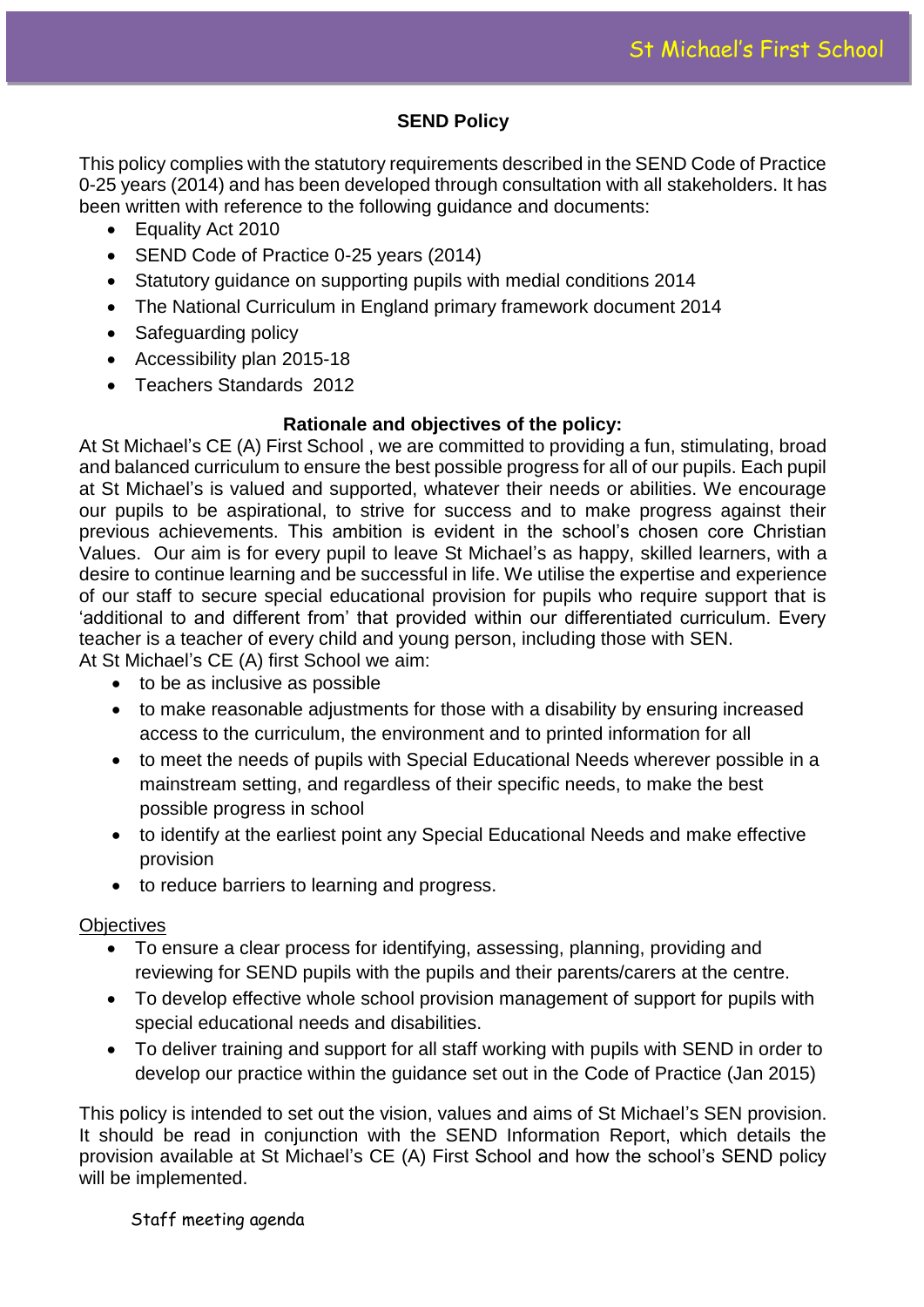## **Definition and identification of Special Educational Needs**

Children may have special educational needs if they:

- Have a significantly greater difficulty in learning than the majority of children of the same age.
- are making less than expected progress given their age and individual circumstances, which can be characterised by progress which:
	- $\circ$  is significantly slower than that of their peers starting from the same baseline
	- o fails to match or better the child's previous rate of progress
	- $\circ$  fails to close the attainment gap between the child and their peers
	- o widens the attainment gap
- have a disability that prevents or hinders them from making use of educational facilities of a kind generally provided for others of the same age in a mainstream school;
- require special educational provision which is "additional to and different from" that provided within the differentiated curriculum *(Code of Practice 2014).*

Addition factors which are not indicators of SEN may also impact upon progress and attainment, including disability, attendance and punctuality, health and welfare, EAL, being in receipt of the Pupil Premium Grant, being a looked after child and being the child of a service family. All pupils will receive high quality first teaching, with those in need of more support receiving additional intervention.

Our provision addresses the four areas of need identified in the Code of Practice (September 2014):

- $\star$  Communication and interaction
- $\star$  Cognition and learning
- $\star$  Social, emotional and mental health difficulties
- $\star$  Sensory and/or physical needs

#### **Glossary of terms**

There are many abbreviations used when talking about Special Educational Needs so below is a glossary of most of these terms:

| <b>ADD</b>   | <b>Attention Deficit Disorder</b> | <b>KS</b>   | <b>Key Stage</b>                    |
|--------------|-----------------------------------|-------------|-------------------------------------|
| <b>ADHD</b>  | Attention Deficit & Hyperactivity | <b>LAC</b>  | <b>Looked After Child</b>           |
|              | <b>Disorder</b>                   |             |                                     |
| <b>AOT</b>   | <b>Autistic Outreach Team</b>     | LA          | <b>Local Authority</b>              |
| <b>ASD</b>   | <b>Autistic Spectrum Disorder</b> | <b>LST</b>  | <b>Local Support Team</b>           |
| <b>BESD</b>  | Behaviour, Emotional &<br>Social  | <b>MLD</b>  | <b>Moderate Learning Difficulty</b> |
|              | <b>Difficulties</b>               |             |                                     |
| <b>CAMHS</b> | Child & Adolescent Mental Health  | <b>NC</b>   | <b>National Curriculum</b>          |
|              | Service                           |             |                                     |
| <b>COP</b>   | Code of Practice                  | <b>OT</b>   | <b>Occupational Therapist</b>       |
| CP           | <b>Child Protection</b>           | <b>PP</b>   | <b>Pupil Premium</b>                |
| <b>CT</b>    | Class teacher                     | <b>PSP</b>  | <b>Pastoral Support Plan</b>        |
| <b>EAL</b>   | English as an Additional Language | <b>SaLT</b> | Speech & Language Therapist         |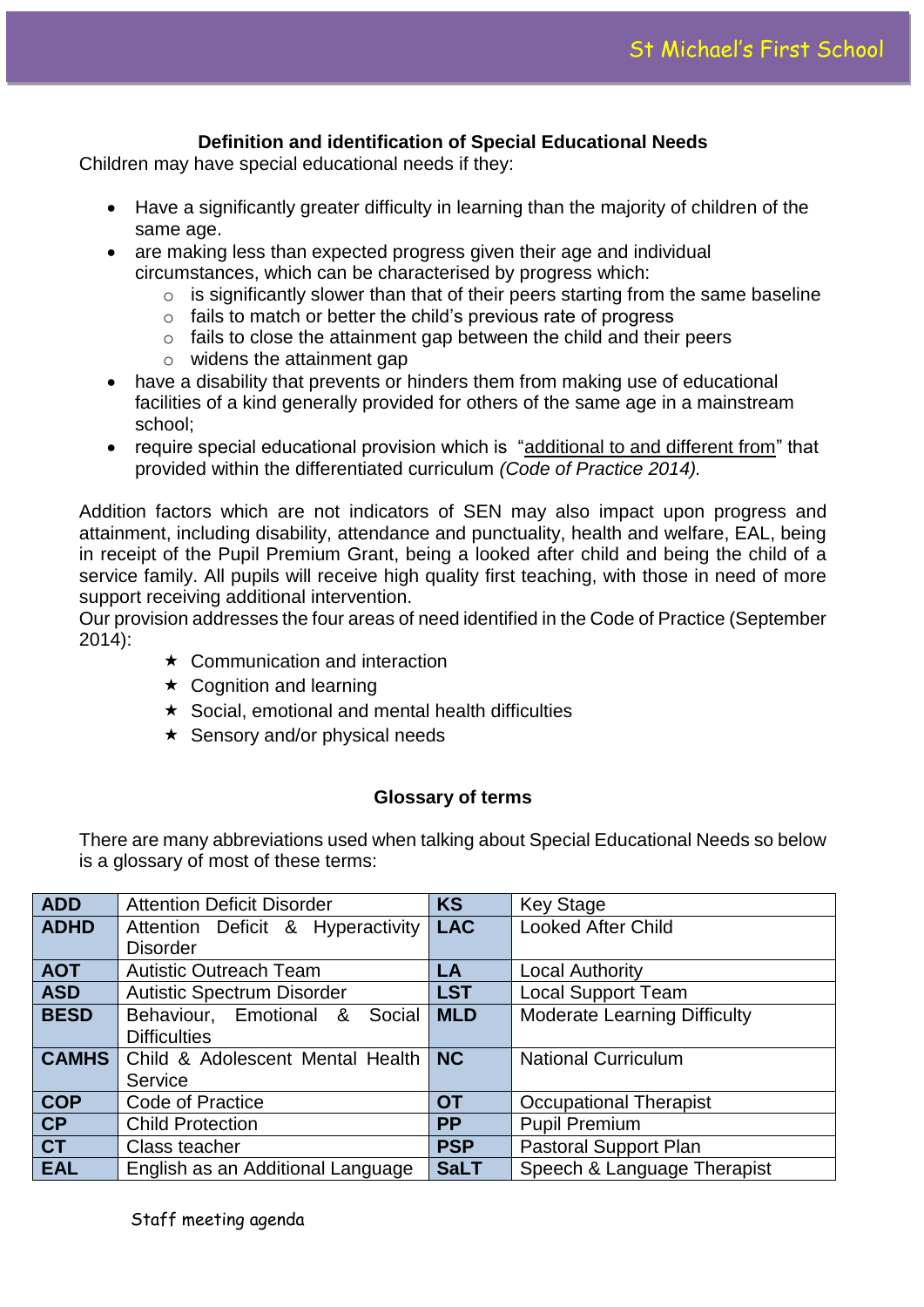| <b>EHA</b>     | <b>Early Help Assessment</b>    | <b>SEN</b>   | <b>Special Educational Needs</b>    |
|----------------|---------------------------------|--------------|-------------------------------------|
| EP             | <b>Educational Psychologist</b> | <b>SEND</b>  | Special Educational Needs and/or    |
|                |                                 |              | <b>Disability</b>                   |
| <b>FSM</b>     | <b>Free School Meals</b>        | <b>SENCO</b> | Special Educational Needs<br>$Co-$  |
|                |                                 |              | ordinator                           |
| <b>GLP</b>     | <b>Group Learning Plan</b>      | <b>SENSS</b> | Special Educational Needs Support   |
|                |                                 |              | <b>Services</b>                     |
| H <sub>l</sub> | <b>Hearing Impairment</b>       | <b>SpLD</b>  | <b>Specific Learning Difficulty</b> |
| <b>IEP</b>     | Individual Educational Plan     | <b>TA</b>    | <b>Teaching Assistant</b>           |
| <b>ILP</b>     | Individual Learning Plan        | VI           | <b>Visual Impairment</b>            |

### **The Graduated Approach to SEN support**

At St Michael's First School children are identified as have special educational needs in a variety of ways:

### *We know when pupils need help:*

- If there is a lack of progress.
- If children are achieving below age-related expectations at the end of the year.
- If a concern is raised regarding behaviour, self-esteem, concentration or attitude and extra support is required to help improve this.
- If concerns are raised by parents/carers, teachers, other settings or the child.
- If there is a change in the pupil's behaviour or progress.
- If external agencies raise concerns.
- If a health diagnosis is received from a paediatrician.

At St Michael's, we know and value all of our pupils. We have rigorous ongoing teacher assessments and termly pupil progress meetings with the leadership team to identify those pupils making less than expected progress. If progress continues to be a concern, despite quality first teaching in the classroom – differentiated to meet the needs of individual pupils - the teacher will discuss their concerns with the SENCO. A discussion with parents will then be initiated and a four part cycle, known as the graduated approach, begins – Assess, Plan, Do, Review.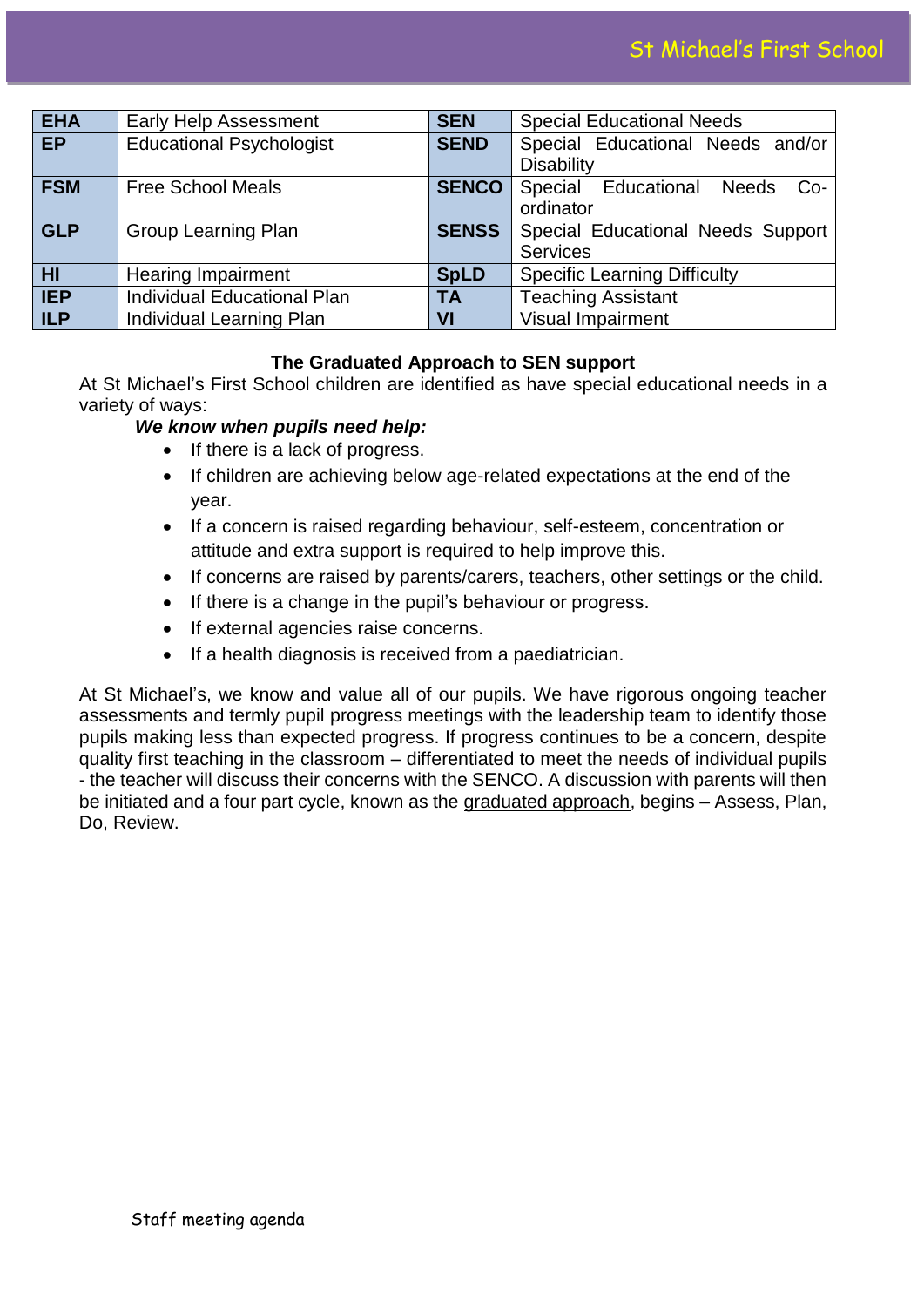

The graduated support cycle enables us to develop our understanding of the pupil's needs and what supports them in making good progress. Throughout each cycle, there is a more detailed approach and more specialist expertise can be accessed if required.

The graduated approach allows pupils to access the right level of support and intervention, focused specifically on the areas of learning they find challenging. A program of intervention is devised between the class teacher, SENCO and teaching assistant with agreed goals and exit criteria. The intervention then runs for up to ten weeks, although changes are made during this time if the intervention does not meet the child's needs. If a more specialised assessment is needed, the SENCO makes contact with the relevant external agencies, such as Speech and Language Therapy or the Hearing Impairment team and discussed further ways forward. Parents and pupils will be involved in discussions about the level of support required; this is through termly IEP review meetings, parent's evenings, meetings with SENSS advisors and regular contact with the SENCO during the term.

#### **Managing pupils' needs on the SEN register**

It is the responsibility of the class teacher and the SENCO to manage the needs of pupils on the SEN register. Pupils with an IEP will receive additional support both in and out of class, in the form of structured interventions and practical support with their work. The progress of each pupil will be tracked and monitored closely, to identify improvements as a result of intervention and to identify further areas requiring support.

Interventions are reviewed regularly to evaluate their impact and changes are made in light of our reviews. Pupils are asked to contribute to the review and future targets are set. The level of provision is decided in consultation with the class teacher, SENCO , parents and pupils. It is vital that the voice of pupils on the SEN register is heard and we greatly value their input in the reviews of provision and in the setting of targets. Pupils will always be informed if specialist services are engaged to work with them. If additional funding is required, the SENCO will apply for this on behalf of the pupil. If an EHCP is necessary, the SENCO will make the application following consultation with the pupil, parents and external advisors. The process for this application is set out in the Code of Practice (chapter 9).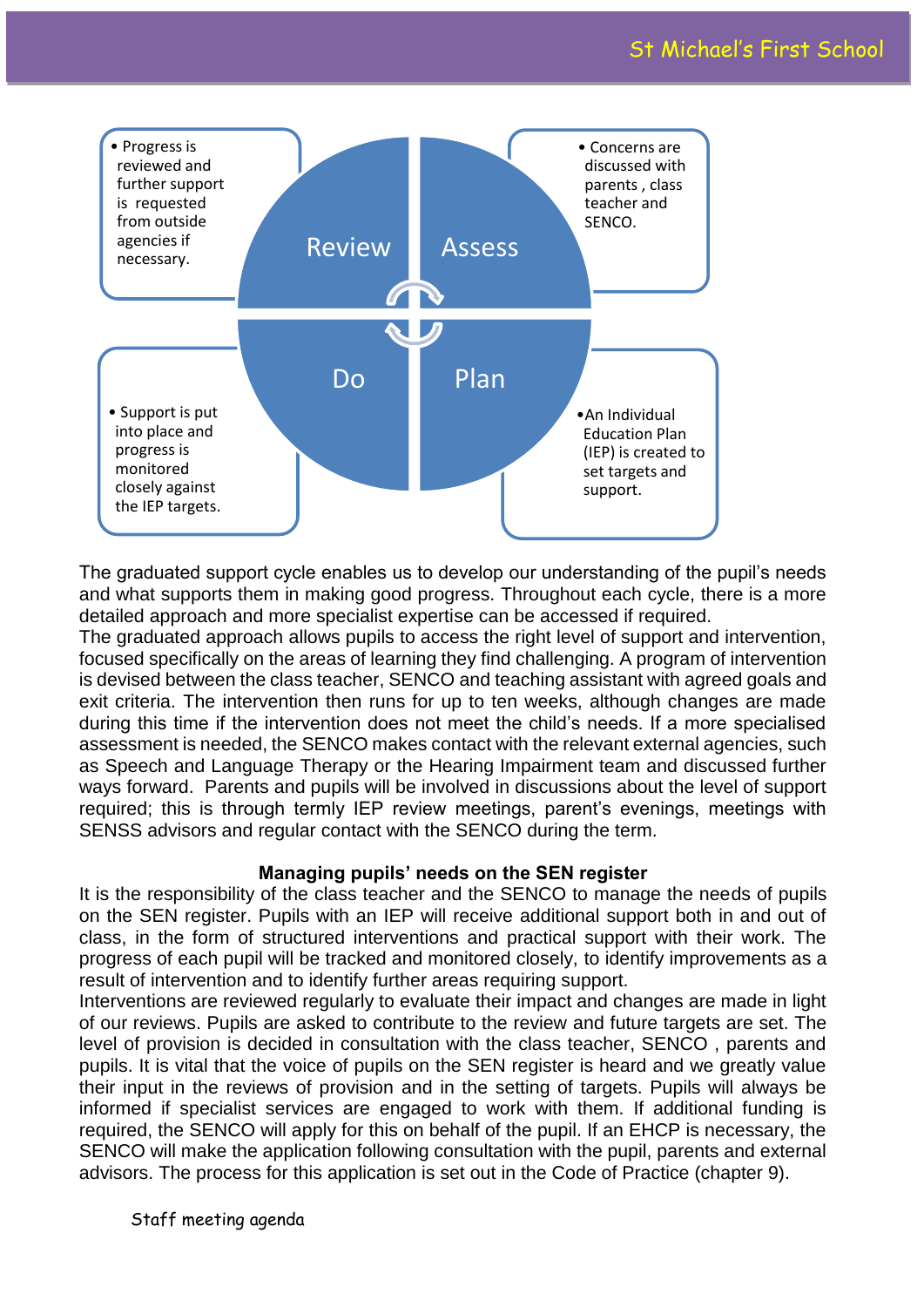### **Supporting pupils and their families**

The local offer produced by the Local Authority (Staffordshire Market Place) sets out what is normally available in schools to help SEN pupils as well as the options available to support families who need help to care for their child. A set of fourteen questions was developed for schools to reflect the concerns and interests of parents and carers.

Our admissions arrangements can be accessed at [here.](http://www.stmichaelspenkridgeschool.co.uk/information/school-policies/f)

Access arrangements for exams and assessment can be discussed with the SENCO and class teachers, to ensure that all pupils' needs are met and suitable support is put in place. Transition arrangements are detailed in our **SEN Information report.** 

#### **Supporting children at school with medical conditions**

. It is the responsibility of the Head Teacher and the SENCO to ensure that children with medial conditions are fully supported at school and that their needs are met. At St Michael's CE (A) first School, we are fully compliant with the Equality Act 2010 and Supporting Children at school with medical conditions 2014. All pupils are valued and we offer equal opportunities to all.

#### **Training and resources**

We regard special needs as an integral part of our school, with all of our pupils requiring high quality teaching and learning to address their individual needs and provide them with a challenge. When allocating our budget, we ensure that we have the optimum number of staff available to provide interventions and tailored support to our SEN pupils.

Training is organised in response to the needs of the pupils or is pre-empted when pupils' needs are already known. Staff recognise that they can request training to support them in their role and that every effort will be made to ensure that they are fully equipped to work with our SEN pupils. We encourage staff to utilise each other's expertise in particular areas and provide training when necessary to ensure staff are able to meet all of our children's particular needs.

New staff are briefed on the SEN pupils in their class and the SEN needs across the school. The SENCO is responsible for informing new staff abut SEN within the school and how we aim to further support our SEN pupils.

#### **Accessibility**

Our accessibility plan is available [here.](http://www.stmichaelspenkridgeschool.co.uk/information/school-policies/f) We actively strive to remove any barriers to learning by providing the relevant resources and support to enable all pupils to learn. The site is regularly audited in terms of accessibility and through consultation with staff during termly pupil progress meetings, resources or learning aids which would support specific pupils are identified. This involves not only access to the physical environment of school, but the delivery of written information to disabled pupils.

All pupils engage in activities available to them, whether they have SEN or not; our ethos is one of inclusivity and our pupils recognise that we are all treated equally no matter what our differences.

#### **Roles and Responsibilities of the Head Teacher**

The head teacher is responsible for the day to day management of all aspects of the school, including the support for the children with SEN and/or disabilities. The head teacher gives the SENCO and class teachers the responsibility so that all staff are responsible for ensuring the needs of your child are met.

The head teacher will make sure the governing body is kept up to date with any issues relating to SEN.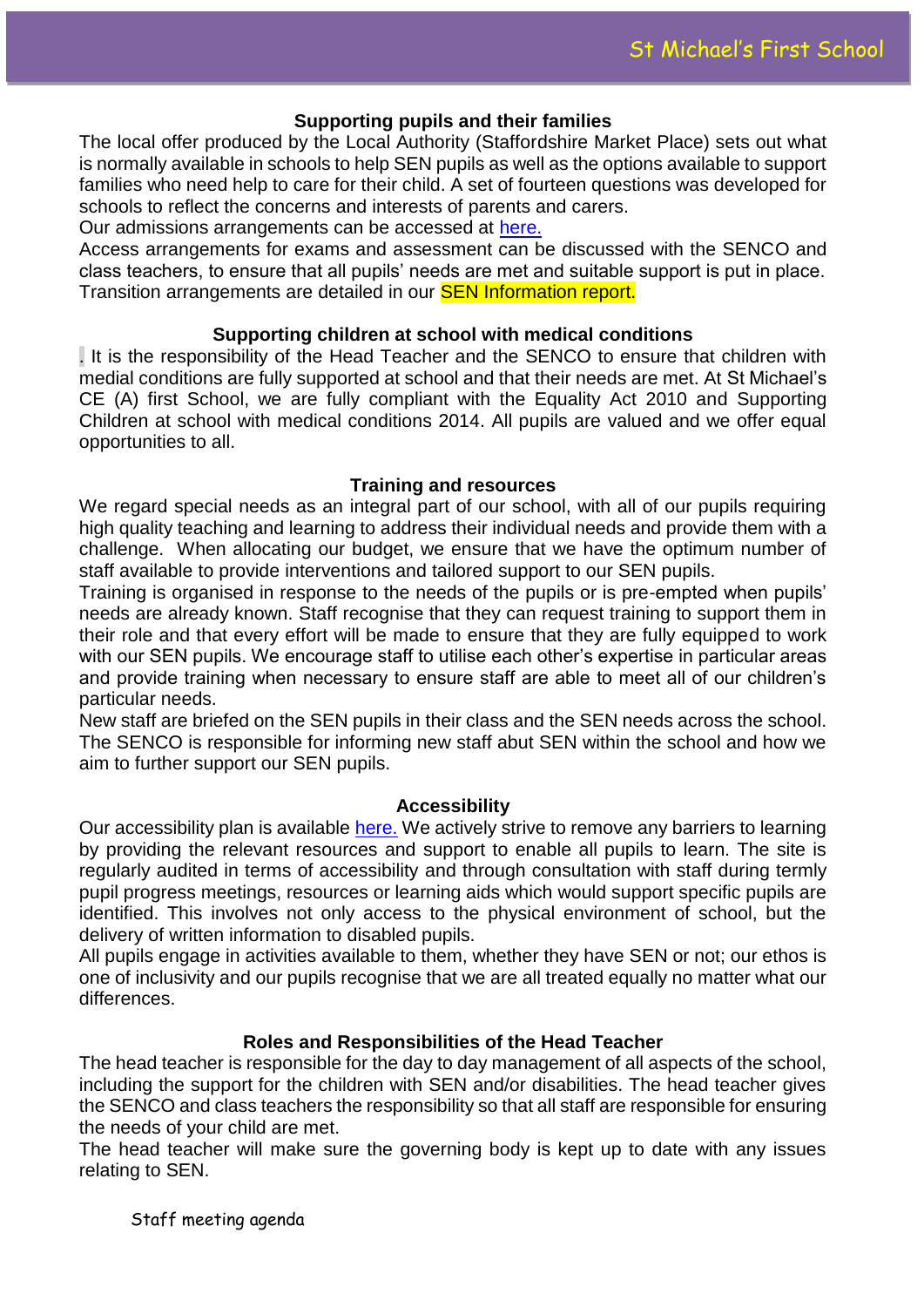### **Roles and Responsibilities of the Governors**

The governing body of maintained mainstream schools **must** ensure that there is a qualified teacher designated as SENCO for the school. The SEN link governor is responsible for monitoring policy implementation and liaising between the SENCO and the Governing Body. **SEN link governor: Miss J Landsborough** – contact via the school office – 01785 712344 **Roles and Responsibilities of the Special Educational Needs Co-ordinator (SENCO) Name of SENCO:** Mrs Rebecca Fisher Contact can be made via the school office – 01785 712344 (Available Friday AM)

The current SENCO is be a qualified teacher and has achieved the National Award in Special Educational Needs Co-ordination.

The SENCO has an important role to play with the head teacher and governing body, in determining the strategic development of SEN policy and provision in the school. The SENCO:

- oversees the day to day operation of the school's SEN policy
- co-ordinates provision for children with SEN and EHCPs ( or statements until 2018)
- liaises with staff to monitor pupil's progress
- gives advice when progress is slower than expected
- liaises with outside agencies

.

- liaises with early years and secondary school providers
- ensures that staff are trained to support SEN pupils and how to secure specialist expertise
- ensures that staff liaise with you as parents of pupils with SEN
- liaises with previous or potential providers
- ensures that St Michael's keeps records of all pupils with SEN
- is also the designated teacher for Looked After Children (LAC)

#### **Support for improving emotional and social development**

We work hard to ensure that our pupils demonstrate respect and tolerance for all members of the community. All pupils recognise that we do not tolerate bullying and they are encouraged to confide in a trusted adult if they experience bullying. Pupils with SEN are monitored very closely by class teachers, teaching assistants and the SENCO to ensure that they are included and that they are listened to if they appear worried or upset.

#### **Supporting send children with home learning during enforced closure in response to the COVID 19 pandemic.**

During any period of home learning, the SENCO will make contact with families of SEND pupils regularly. Work will be sent in the way detailed in the document below which meets the needs of the pupils. Staff will also develop a physical pack of resources to support children which may include resources like now and next boards, physical counting equipment, overlays etc.

Our home learning approach can be found [here.](file://///bmp-sr-001/Staff/b.fisher/Downloads/Home_Learning_at_St_Michael)